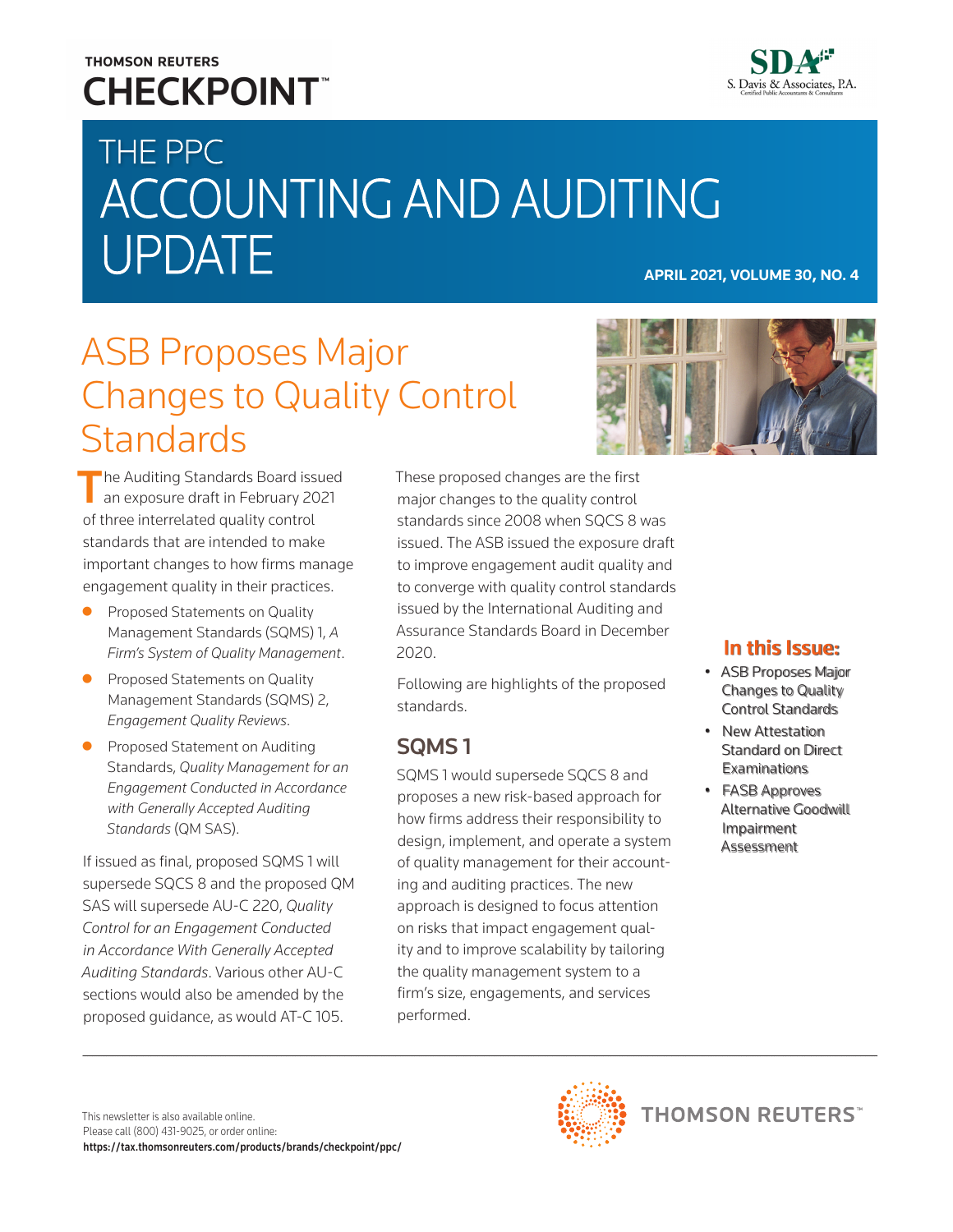As proposed, a firm's system of quality management would have these eight integrated components, compared with six elements under SQCS 8:

- 1. Risk assessment.
- 2. Governance and leadership.
- 3. Relevant ethical requirements.
- 4. Acceptance and continuance of client relationships and specific engagements.
- 5. Engagement performance.
- 6. Resources.
- 7. Information and communication
- 8. Monitoring and remediation.

A significant proposed change related to monitoring affecting small firms is that neither engagement team members nor the engagement quality reviewer are allowed to perform inspections of engagements they are involved with.

There are also proposed changes to how firms establish policies or procedures for engagements subject to engagement quality reviews, along with several new definitions.

If issued as proposed, firms would have to design and implement systems of quality management that comply with proposed SQMS 1 by December 15, 2023, and perform the required evaluation of the system of quality management within one year following that date.

## SQMS 2

SQMS 2 would apply to all engagements requiring performance of an engagement quality review. It's a separate standard addressing engagement quality review and reviewers, and it includes proposed requirements for appointment and eligibility of the engagement quality reviewer and performance and documentation of the review. The reviewer requirements are more robust than those in SQCS 8, including the requirement that there be a two-year "cooling-off period" before a former engagement partner can act as the engagement quality reviewer on their former engagement.

If issued as proposed, SQMS 2 would be effective for audits or reviews of financial statements for periods beginning on or after December 15, 2023, and other accounting and auditing engagements beginning on or after December 15, 2023.

# Proposed QM SAS

The proposed QM SAS emphasizes the engagement partner's overall responsibility and accountability for managing and achieving quality and how the partner manages quality at the engagement level while leveraging the firm's system of quality management. If issued as proposed, the proposed QM SAS will supersede AU-C 220, *Quality Control for an Engagement Conducted in Accordance with Generally Accepted Auditing Standards,* and it will amend various AU-C sections and AT-C 105. The QM SAS would be effective for engagements conducted in accordance with generally accepted auditing standards for periods beginning on or after December 15, 2023.

### Practical Consideration:

The ASB's comment period on these proposals ends June 11, 2021. The proposed guidance is available on the AICPA's website at www.aicpa.org.

• • •

# New Attestation Standard on Direct Examinations

In September 2020, the AICPA issued SSAE 21, Direct<br>*Examination Engagements*. SSAE 21 adds a new secn September 2020, the AICPA issued SSAE 21, *Direct*  tion to the attestation standards, AT-C 206, that creates a new form of examination which enables practitioners to perform an examination engagement and express an opinion by measuring or evaluating the *underlying subject matter* against criteria. The responsible party/client doesn't need to first measure or evaluate the underlying subject matter against the criteria themselves or provide an assertion about whether the underlying subject matter is in accordance with the criteria, as is required in a traditional examination engagement. However, the responsible party is still responsible for the underlying subject matter and the suitability and appropriateness of the criteria.

This new service will permit practitioners to report to users on new nonfinancial subjects for entities that may not have the expertise in-house to measure or evaluate those subjects themselves. Examples include compliance with contract terms, licensing agreements, or regulatory requirements. It will also allow smaller and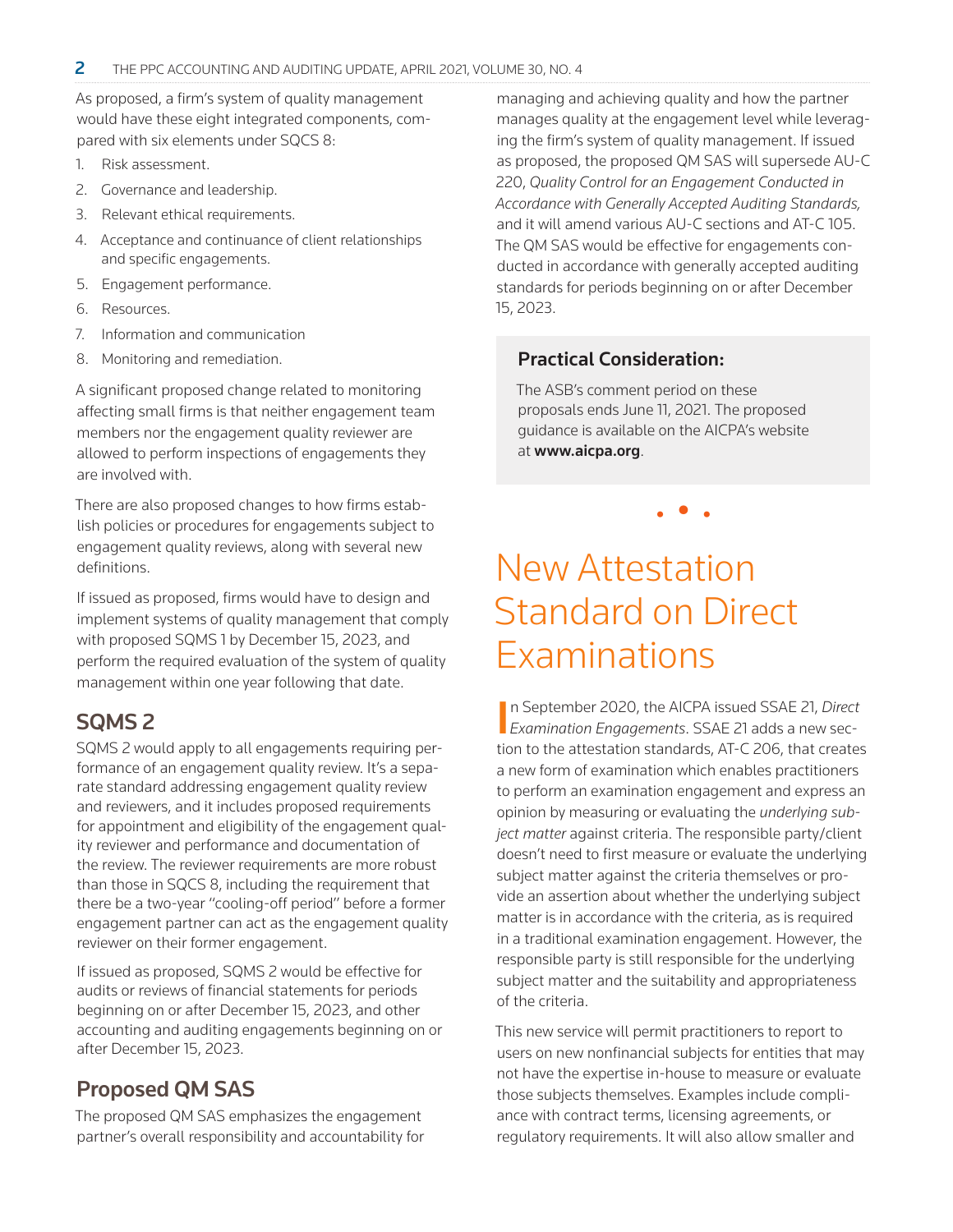start-up companies to obtain examination reports. The standard doesn't apply to examinations of prospective financial information or pro forma financial information covered by other attestation standards.

SSAE 21 amends AT-C 105, *Concepts Common to All Attestation Engagements*, and supersedes AT-C 205, changing it to *Assertion-Based Examination Engagements* to differentiate it from AT-C 206. Both direct examinations and assertion-based examinations provide reasonable assurance and result in an examination report. This new guidance is part of the AICPA's broader effort to revise the 2017 Clarified Attestation Standards, and is effective for reports dated on or after June 15, 2022. Early implementation is permitted.

#### Practical Consideration:

SSAE 21 is available on the AICPA's website at www.aicpa.org. and on Checkpoint at [checkpoint.riag.com](https://checkpoint.riag.com).

• • •

FASB Approves Alternative Goodwill Impairment Assessment

t its February 2021 virtual meeting, the FASB voted **to approve the proposed Accounting Standards** Update, *Intangibles—Goodwill and Other (Topic 350): Accounting Alternative for Evaluating Triggering Events*. They directed the FASB Staff to draft a final ASU for vote, expected to be issued in March as ASU 2021-03.

The proposal gives private companies and nonprofit organizations the option to perform the goodwill impairment assessment at their annual reporting date, rather than having to do the assessment as events occur during the year. Under GAAP, goodwill must be tested for impairment when there is a triggering event that indicates that it is more likely than not that the fair value of a reporting unit is less than its carrying value (including goodwill). Triggering events can occur in interim periods, which would require an evaluation to be performed and impairment to be measured by private companies and nonprofit organizations throughout the year even if they don't prepare financial statements other than on an annual basis.

This project was added to the FASB's technical agenda in November 2020 to consider less costly and complex alternatives for assessing goodwill impairment triggering events. An exposure draft of the proposed ASU was issued in December, with comments due in January.

This proposal was one way the FASB attempted to provide private companies more flexibility in financial reporting during the COVID-19 pandemic. The uncertainties about the pandemic and related economic downturn created negative effects on earnings and cash flows for many entities and made projections and valuations related to goodwill impairments much more challenging.

The Board affirmed the following:

- $\bullet$  The scope of the proposed ASU is limited to private companies and nonprofit organizations accounting for goodwill impairment under FASB ASC 350-20.
- Entities can adopt the amendments on an ongoing basis and aren't limited to a specific time period for adoption.
- The amendments can be adopted through a one-time transition election and applied prospectively, with no requirement to demonstrate that the accounting change is preferable.
- There are no additional disclosures required because of the amendments. The existing disclosures under FASB ASC 350-20 must be provided.

In addition, the FASB expanded the scope of the accounting alternative to give private companies and nonprofit organizations the option to perform the goodwill impairment triggering event assessment at the reporting date anytime they report financial information, including interim period reporting. The proposal had been limited to private companies and nonprofit organizations that report goodwill only on an annual basis.

#### Practical Consideration:

The project update for the proposed ASU is available on the FASB's website at [www.fasb.](https://www.fasb.org/jsp/FASB/FASBContent_C/ProjectUpdateExpandPage&cid=1176175678353) [org/jsp/FASB/FASBContent\\_C/ProjectUpdate](https://www.fasb.org/jsp/FASB/FASBContent_C/ProjectUpdateExpandPage&cid=1176175678353) [ExpandPage&cid=1176175678353](https://www.fasb.org/jsp/FASB/FASBContent_C/ProjectUpdateExpandPage&cid=1176175678353).